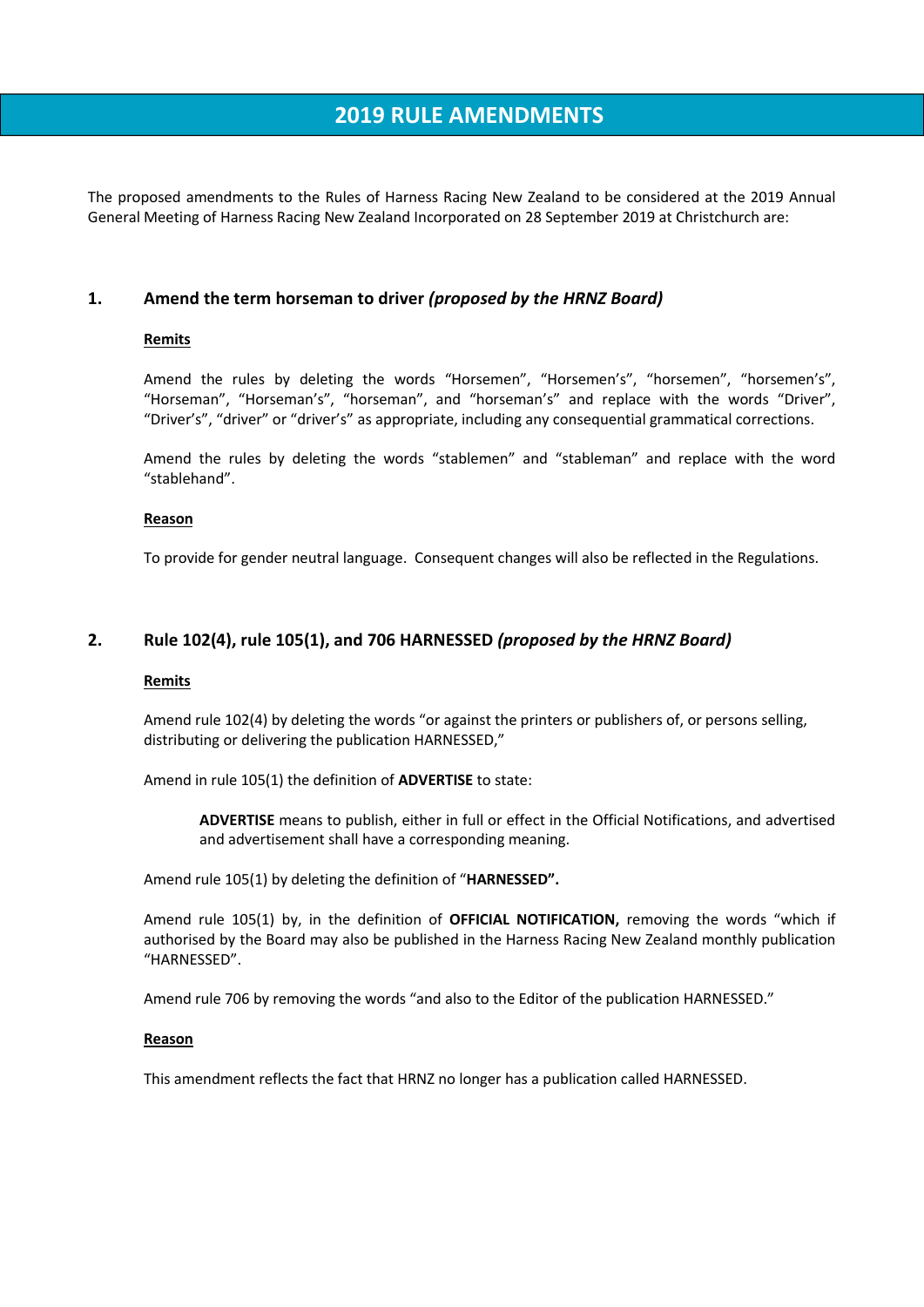# **3. Rule 305 - Notifiable surgeries and procedures** *(proposed by HRNZ Board)*

## **Remit**

Amend rule 305 by adding a new paragraph (d) that states:

(d) report in writing to a Stipendiary Steward as soon as practicable any surgery or procedure performed on a horse listed in the Notifiable Surgeries and Procedure Regulations made by the Board.

## **Reason**

The intent behind this proposal is to provide a better level of information to punters on horses which have had any significant veterinary procedure performed on them since last racing. Ideally this information would not only be captured by HRNZ but also displayed in the fields. A Notifiable Surgeries and Procedures Regulation will be implemented, with the following included as part of that regulation.

## **Preliminary 'Notifiable Surgeries and Procedures' Regulation**

- 1. Gelding
- 2. Caslicks in mares
- 3. Notifiable upper respiratory tract surgeries further defined into:
	- a. laryngeal hemiplegia (tie backs, Hobday (ventriculectomy/cordectomy), nerve transplants, prosthetic laryngoplasty)
	- b. soft palate surgery (Tie forward, dorsal displacement soft palate surgery, soft palate cautery)
	- c. epiglottic surgery
- 4. Bone fracture surgery Tarsus, carpus, PI, PII, PIII. Surgery on bone cysts
- 5. Surgery on joints removal of chips and screwing slab fractures.
- 6. Surgery on tendons, suspensories including injection of stem cells etc into tendons or suspensory, stab incisions of or splitting of tendons or suspensory. Ligament section etc.

## **4. Rule 318A - Assistant Trainers** *(proposed by HRNZ Board)*

## **Remit**

Delete rule 318A

## **Reason**

There has never been an application for an Assistant Trainer's licence and it is believed that the requirement for this formal category of licence is not required as there are other mechanisms for potential trainers coming into the industry.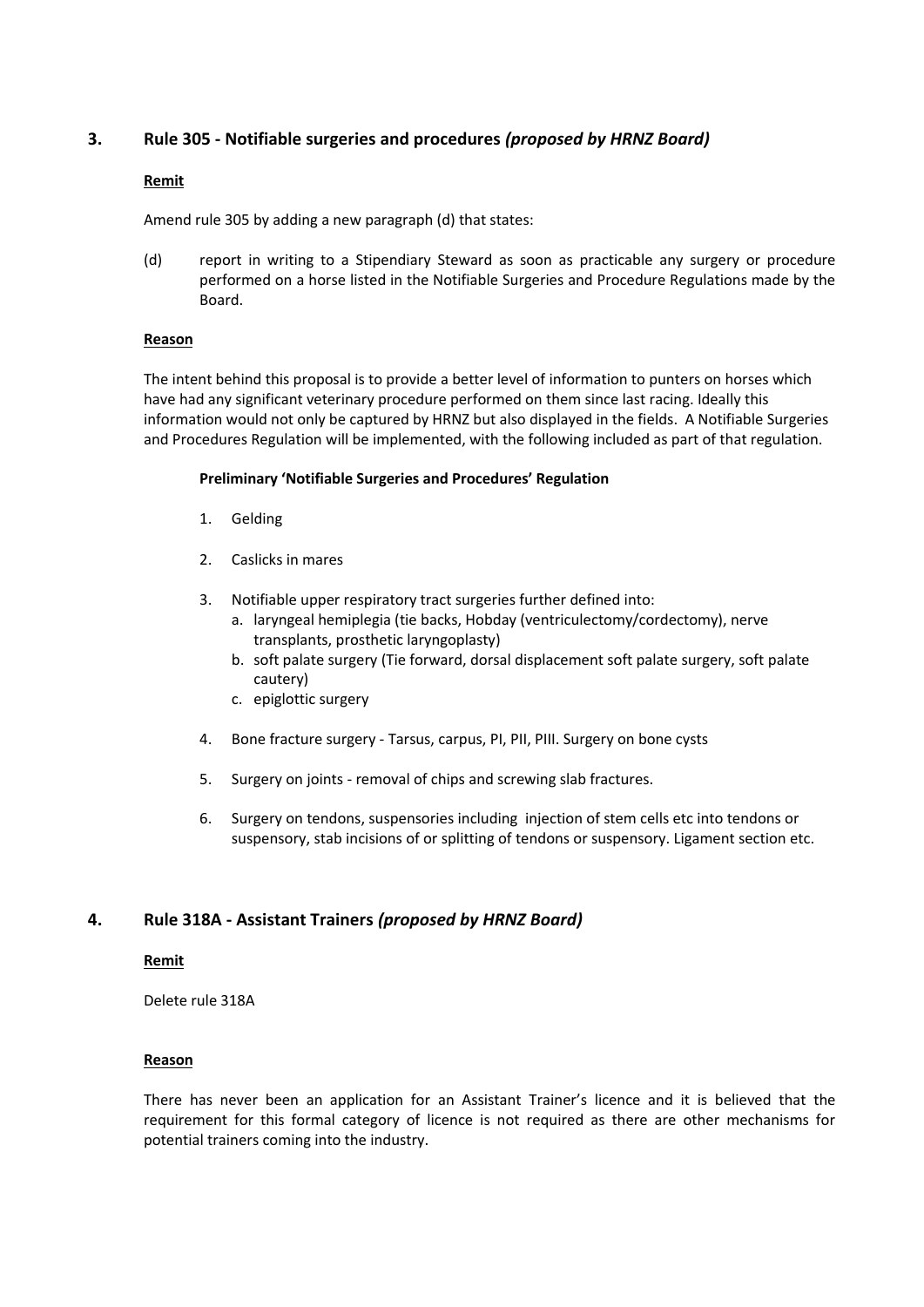# **5. Rule 403(2) - Ineligible horses** *(proposed by HRNZ Board)*

## **Remit**

Amend rule 403(2) by adding paragraphs (n), (o), and (p) that state:

- (n) any horse under the age of four years that has had administered to it bisphosphonate.
- (o) any horse that has administered to it bisphosphonate in the period 30 clear days prior to racing.
- (p) any horse that has any substance directly or indirectly injected to a joint in the period eight clear days prior to racing.

## **Reason**

Research has discovered that bisphosphonates can have a significant detrimental effect on the bones of young horses which can contribute to later severe and traumatic injuries and inhibit a horse's ability to self-heal. There is a potential link between young horses being administered bisphosphonates and then later breaking down. Veterinary advice is that once bone density increases as the horse matures that the bisphosphonate has does not have this adverse impact. Consequently veterinary advice is that as a horse's bone development is mature at four years old, bisphosphonates may be administered without this adverse impact.

# **6. Rule 505 - Betting on Horseman's Betting Account** *(proposed by HRNZ Board)*

## **Remit**

Amend rule 505(1) to state:

505 (1) A driver may not bet, or have another person bet on their behalf, on any horse or combination of horses, in a race in which he or she is driving.

## **Reason**

To make clear it is an offence for a driver to have someone place a bet on their behalf in a drivers challenge and on a race.

# **7. Rule 857(3)(i), 857(4)(d), and 857(6) and 857(6A) - Reasons for recall** *(proposed by the HRNZ Board)*

## **Remits**

Amend rule 857(3)(i) to state:

- (i) RECALL REASONS FOR. The Starter may sound a recall for the following reasons:
	- (i) a horse starts ahead of the barrier arm;
	- (ii) there is interference;
	- (iii) a horse has broken equipment;
	- (iv) a horse falls before the word RIGHT is given;
	- (v) an emergency occurs; and
	- (vi) a horse is in the wrong position,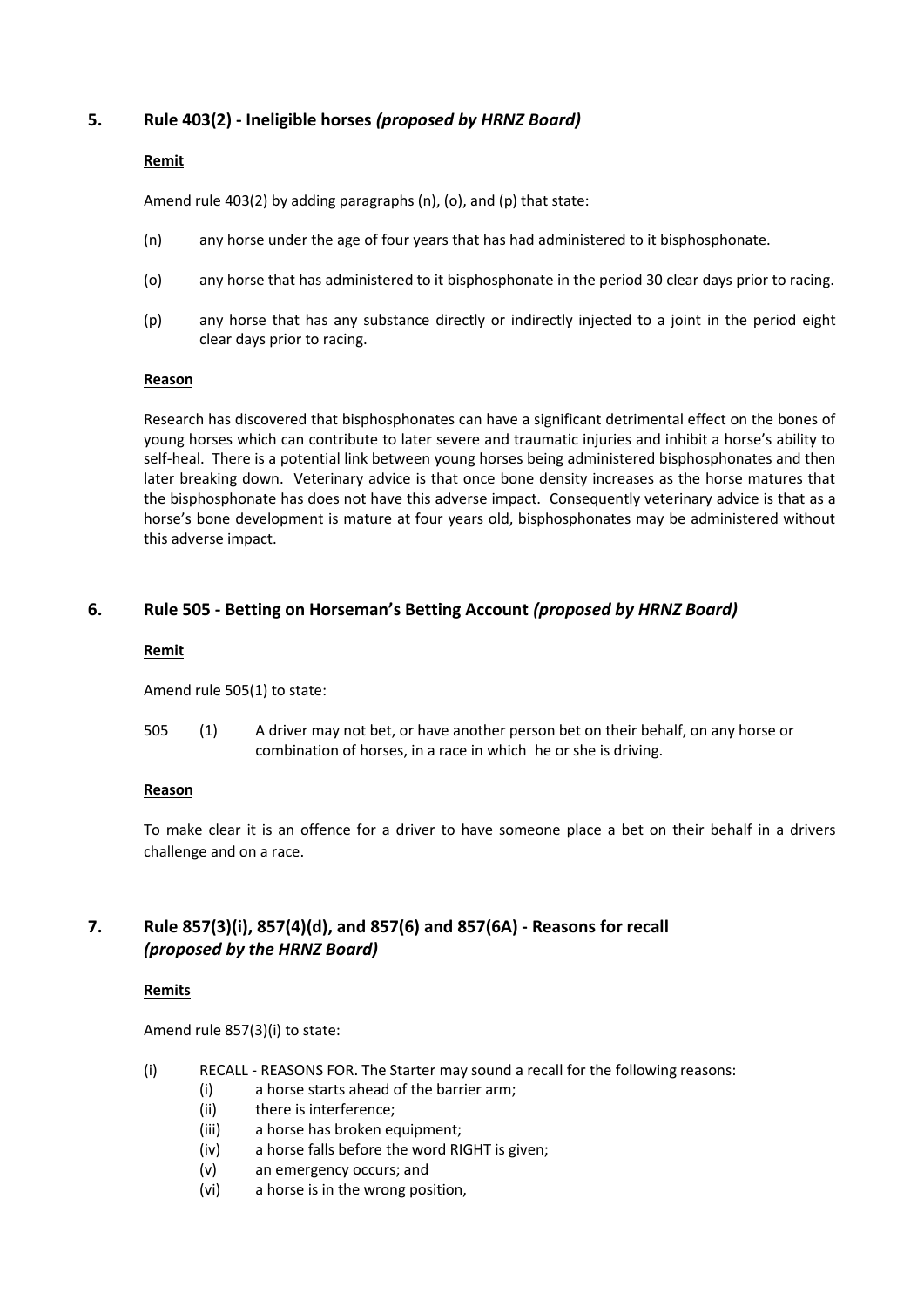Amend rule 857(4)(d) to state:

- (d) The Starter may sound a recall for the following reasons:
	- (i) there is interference;
	- (ii) a horse has broken equipment;
	- (iii) a horse falls before the word RIGHT is given;
	- (iv) an emergency occurs;
	- (v) a horse is in the wrong position; and
	- (vi) where any horse is clearly ahead of the general line.

Amend rule 857(6) to state:

(6) STANDING START

RECALL - REASONS FOR

The Starter may sound a recall for the following reasons:

- (a) interference prior to the barrier strand(s) being released;
- (b) a barrier strand fails to release, or its release interferes with a horse;
- (c) a Starter's Assistant impedes the progress of a horse

Amend rule 857 by inserting after sub-rule (6) and new sub-rule (6A) that states:

- (6A) When a recall is sounded each horse involved in the reason for the recall shall remain in its allotted position for the second start unless the:
	- (a) horse is unable to remain in its allotted barrier position; or
	- (b) starter under Rule 860(8) places the horse in another position.

In the event a subsequent recall is sounded any horse involved in the reason for a previous recall shall be declared a late scratching.

#### **Reason**

The replacement of the word "shall" with "may" provides the starter with the discretion to determine the approach to be taken based on the actual circumstances of the race start. Where a horse is involved in a second recall it is then declared a late scratching. Secondly it will have the added benefit of acting as a disincentive to drivers attempting to anticipate the start and contacting the barriers.

## **8. Rule 866 and 869(2) - Amendments relating to use of the whip** *(proposed by HRNZ Board)*

#### **Remit** *- to come into force on 15 December 2019*

Delete rule 869(2) and amend rule 866 whereby the rule states:

- 866 A driver in a race must not use:
	- (a) a whip not approved under the Whip and Rein Regulations made by the Board (the Whip and Rein Regulations);
	- (b) a whip in contravention of the Whip and Rein Regulations;
	- (c) the reins in contravention of the Whip and Reins Regulations.

#### **Reason**

The Rules relating to the Use of the Whip have been transferred to a Whip and Rein Regulation. This Whip and Rein Regulation encompasses improvements to the previous Use of the Whip Rules and is in line with international protocols regarding Use of the Whip. It is anticipated this rule and regulation will become effective on 15 December 2019, following an education process with industry participants.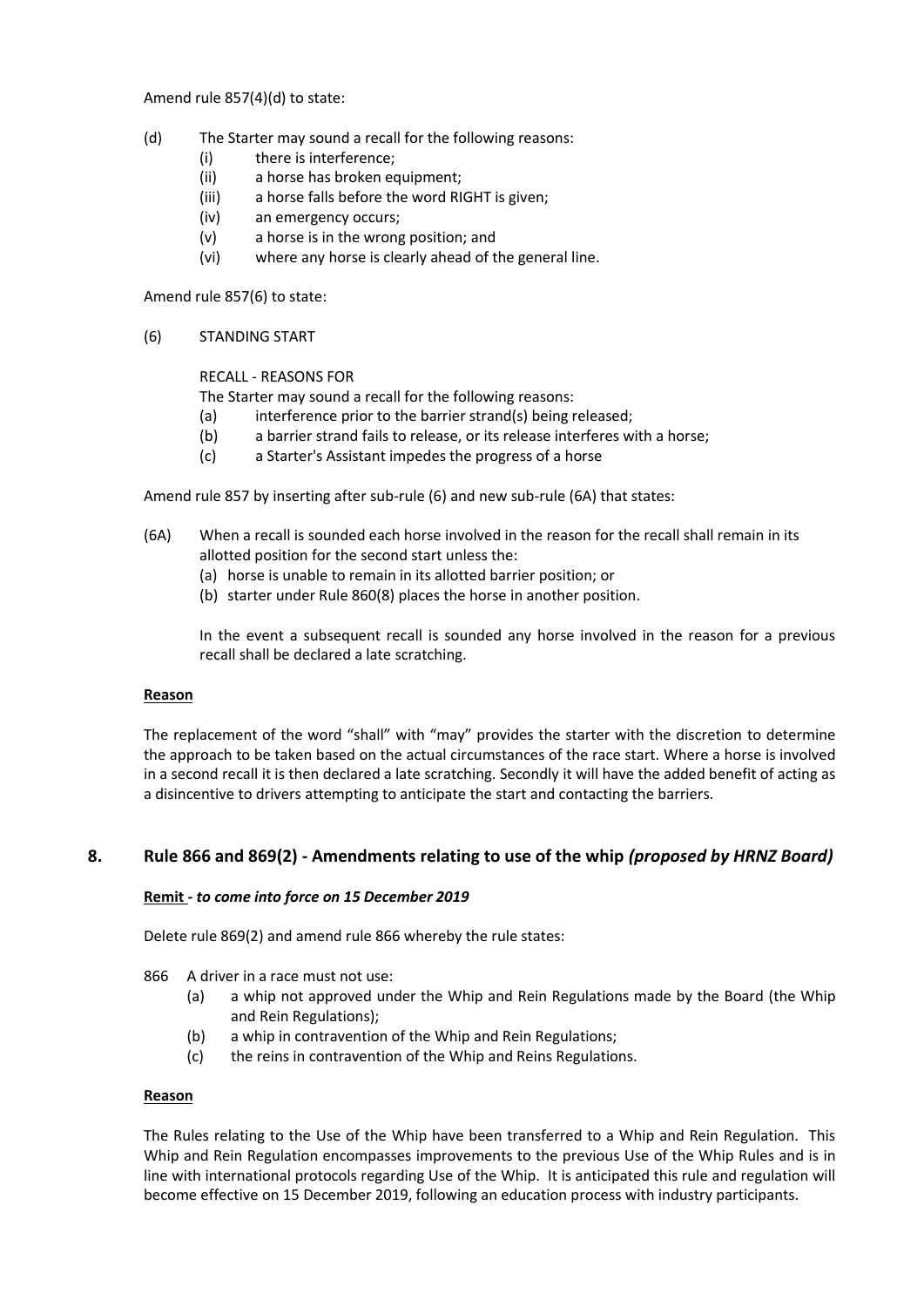# **9. Rule 868(3)** *–* **Failure to Drive Out** *(proposed by HRNZ Board)*

## **Remit**

Amend rule 868(3) to state:

(3) Every driver shall drive his or her horse out to the end of the race if he or she has any reasonable chance of running first, second, third, fourth, or fifth.

#### **Reason**

If a driver is not in a reasonable position to run in the first five (or any stake bearing position), they should not be required to unnecessarily pressure their horse which may be weakening and some distance away.

# **10. Rule 869(6)(b) Push out rule** *(proposed by HRNZ Board)*

## **Remit**

Amend rule 869(6)(b) by deleting the words "making a forward movement"

#### **Reason**

This amendment is proposed to combat the situation where a driver shifts out late and causes another horse to race wider. This amendment reverts the rule back to its original intent and it is proposed that an education process is undertaken with industry participants.

# **11. Rules 105, 1004, 1004AA, 1004A, 1004AB, 1004B to 1004E, 1001(1)(q), and 1001(1)(qa) Prohibited Substance and Practices.** *(proposed by the HRNZ Board)*

### **Remits**

Amend rule 105(1) by inserting the following clauses:

a **clear day prior to racing** means the twenty-four-hour period before 12.01 am on the day the horse is to race and includes the day of racing.

**laboratory means** a laboratory approved by the Board.

**a day of racing** commences at 12.01 am on the day on which the horse is to race and concludes half an hour after the last race.

**working day** means any day of the week other than—

- (a) Saturday, Sunday, Good Friday, Easter Monday, Anzac Day, Labour Day, the Sovereign's birthday, and Waitangi Day;
- (b) a day in the period commencing with 25 December in any year and ending with 15 January in the following year; and
- (c) if Waitangi Day or Anzac Day falls on a Saturday or Sunday, the following Monday.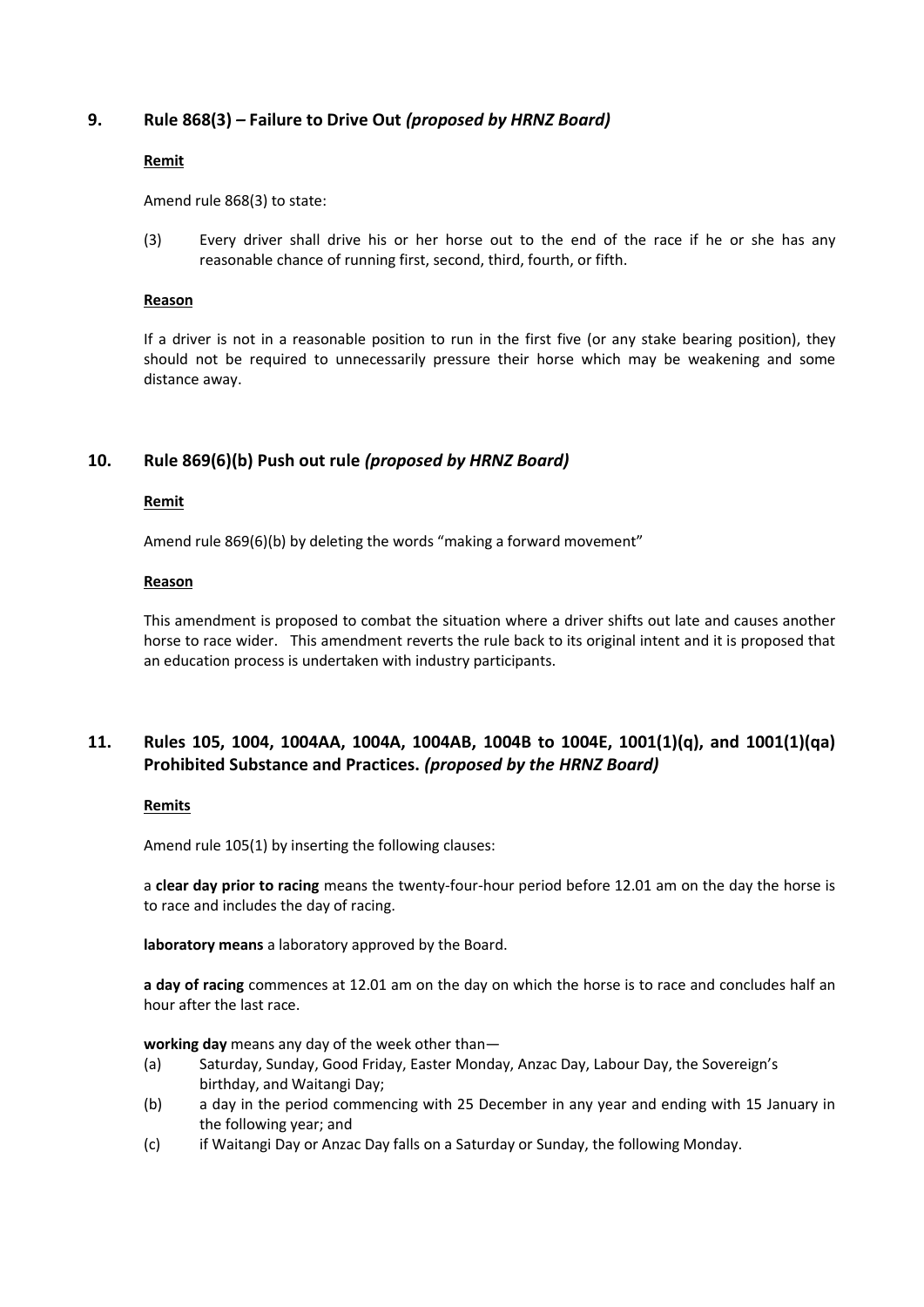Amend rule 105(1) by amending the definition of Prohibited Substance to state:

### **PROHIBITED SUBSTANCE** means:

- (a) any substance set out in the Prohibited Substance and Practices Regulations;
- (b) the metabolites, artefacts and isomers of a prohibited substances; and
- (c) for any substance not set out in the Prohibited Substance and Practices Regulations any substance capable of affecting the speed, stamina, courage or conduct of a horse.

Amend the rules by deleting rules 1004, 1004AA, 1004A, 1004AB, 1004B, 1004C, 1004E, 1001(1)(q), and 1001(1)(qa) and inserting the following new rules 1004 to 1004M

#### Definitions

1004 (1) For the purpose of rules 1004A to 1004O:

## **to administer** includes:

- (a) to cause to be administered to, or ingested by, a horse;
- (b) to permit to be administered to, or ingested by, a horse;
- (c) to attempt to administer to, or be ingested by, a horse; and
- (d) to attempt to cause or permit to be administered to, or ingested by, a horse.
- (2) The Prohibited Substance and Practices Regulations made by the Board may include:
	- (a) a list of substances or categories of substances as prohibited substances;
	- (b) in the list, levels for substances below which the substance is exempted as a prohibited substance;
	- (c) prohibited substances as out of competition substances;
	- (d) a list of substances and practices to which rule 1004C shall not apply;
	- (e) a list of approved laboratories; and
	- (f) a list of prohibited practices.

#### Prohibited substance rule

- 1004A (1) For the purpose of this rule, a horse is presented for a race during the period commencing at 8.00 a.m. on the day of the race for which the horse is nominated and ending at the time it leaves the racecourse after the running of that race.
	- (2) A horse shall be presented for a race free of prohibited substances.
	- (3) A horse shall be presented for a race with a total carbon dioxide (TCO<sub>2</sub>) level at or below the level of 36.0 millimoles per litre in plasma.
	- (4) When a horse is presented to race in contravention of sub-rule (2) or (3) the trainer of the horse commits a breach of these Rules.
	- (5) When a person is left in charge of a horse and the horse is presented to race in contravention of sub-rule (2) or (3) the trainer of the horse and the person left in charge both commit a breach of these Rules.
	- (6) A breach of sub-rule (2), (3), (4), or (5) is committed regardless of the circumstances in which the TCO<sub>2</sub> level or prohibited substance came to be present in or on the horse.

## Prohibited items rule

1004B (1) No person shall have in their possession either at a race meeting or in any motor vehicle, trailer, or float being used for the purpose of travelling to a race meeting, unless they have first obtained the permission of a Stipendiary Steward or Racecourse Inspector: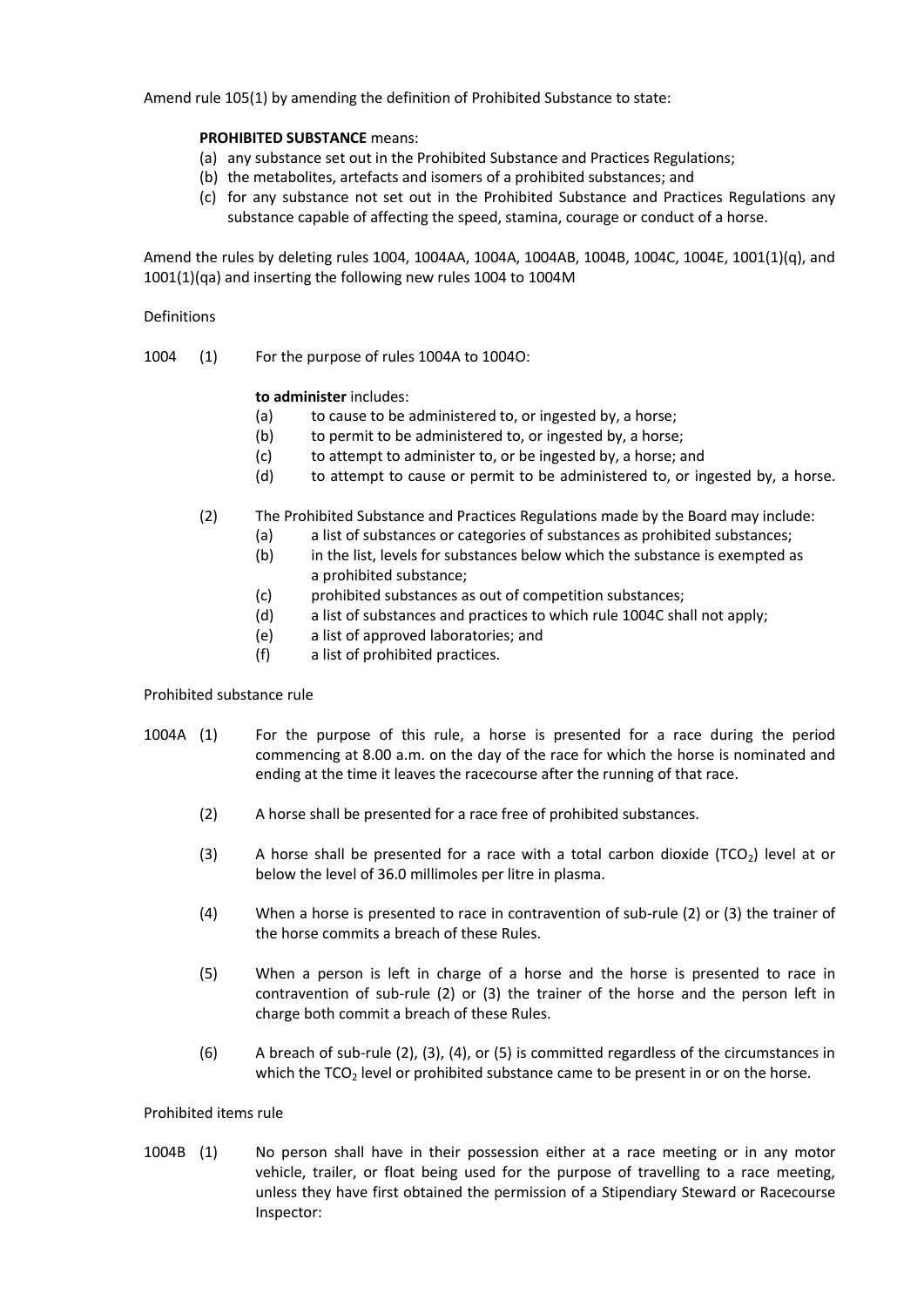- (a) a prohibited substance;
- (b) gastric tube or nasal gastric tube;
- (c) hypodermic needle, or oral syringe;
- (d) ventilator, nebulizer, atomiser, or face mask.

One clear day rule

- 1004C (1) No person shall administer to a horse entered in a race in the period one clear day before racing (except under the direction or supervision of a club veterinarian, Racecourse Inspector, or Stipendiary Steward) any substance by:
	- (a) gastric tube or nasal gastric tube;
	- (b) injection, hypodermic needle, or oral syringe;
	- (c) aerosol, ventilator, nebulizer, atomiser, or face mask;
	- (d) topical treatment to the skin or tissues that contains or claims to contain medication, or has or claims to have a therapeutic effect, including analgesia or anti-inflammatory actions; or
	- (e) by any similar method.
	- (2) A breach of sub-rule (1) is committed regardless of the nature of the substance administered.
	- (3) A person shall not provide to a horse on the day of racing before it has left the racecourse after racing, or one clear day prior to racing, any feed that had added to it a substance containing bicarbonate or other alkalising agent, cobalt, or a prohibited substance in addition to that included in an commercial feed or produce by a feed merchant.
	- (4) When an administration under sub-rule (2) occurs or a substance is added to a horses feed, both the person who administers or adds the substance the substance and the trainer of the horse commit a breach of the rules

#### Sanctions

- 1004D (1) A person who commits a breach of a rule in rules 1004A, 1004B, or 1004C shall be liable to:
	- (a) a fine not exceeding \$20,000.00; and
	- (b) be disqualified or suspended from holding or obtaining a licence for any specific period not exceeding five years.
	- (2) Any horse connected with a breach of the rule must be disqualified from the race and may in addition be disqualified for a period not exceeding five years.

Disqualification from race

- 1004E (1) Any horse taken to a racecourse for the purpose of engaging in a race which is found to have administered to it or ingested by it a prohibited substance or an out of competition prohibited substance must be disqualified from that race.
	- (2) The mandatory disqualification under sub-rule (1) applies regardless of the circumstances in which the substance came to be present in or on the horse.
	- (3) When the owner and trainer of the horse has been advised of the analysis which indicates that a prohibited substance may have been administered to, or ingested by, the horse and the owner, trainer, or their authorised representative does not request, under the Swabbing Instructions, that the reserve sample be analysed at an approved laboratory by 4:00 pm on the third working day after being so advised, a Judicial Committee must disqualify the horse, amend the placings and the stakes shall be paid in accordance with that decision.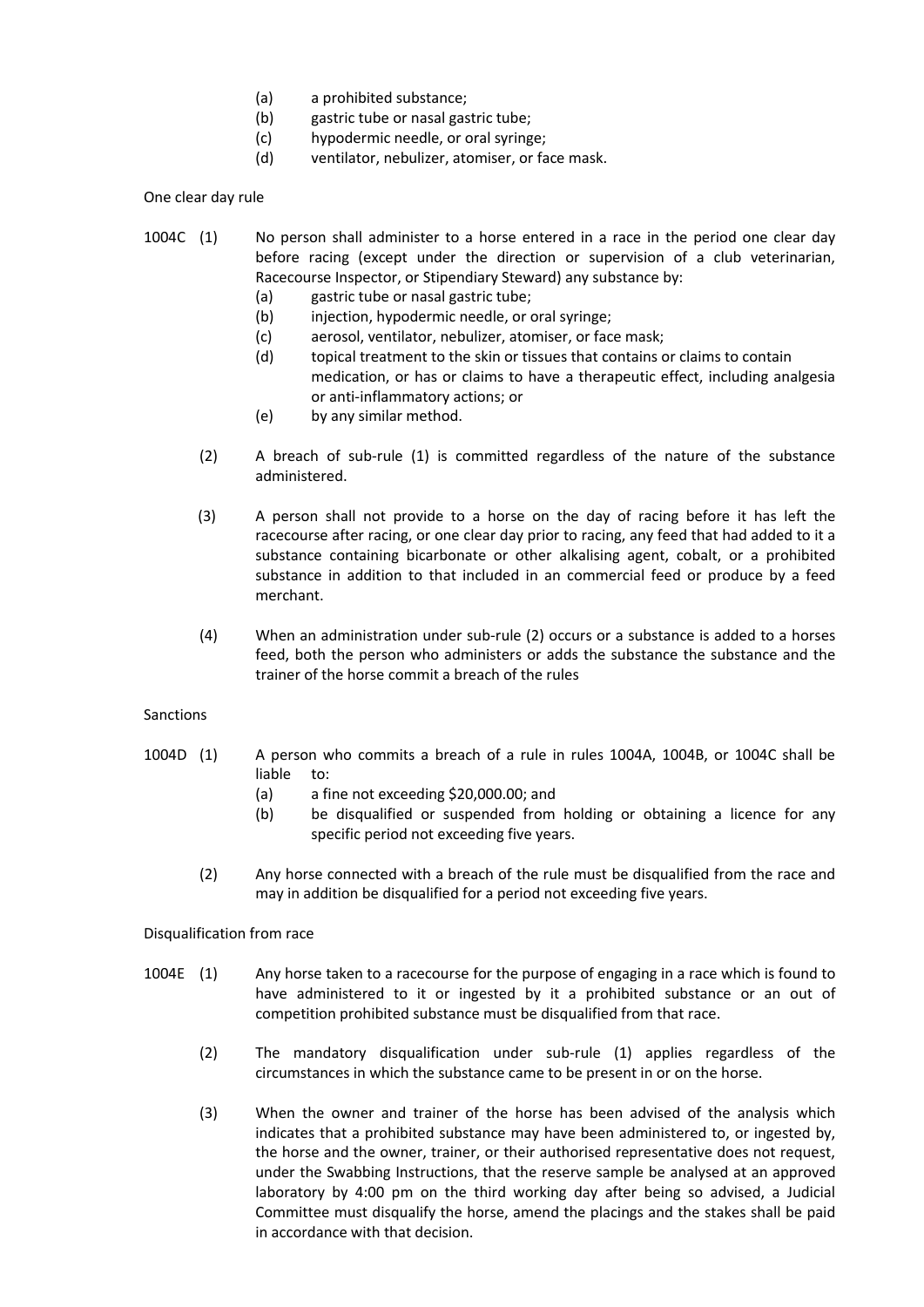- (4) Where the owner, trainer, or their authorised representative does request the reserve sample be analysed at an approved laboratory by 4:00pm on the third working day after being advised of the analysis and the analysis of the reserve sample indicates that a prohibited substance may have been administered to, or ingested by, the horse, a Judicial Committee must disqualify the horse, amend the placings and the stakes shall be paid in accordance with that decision.
- (5) The owner or trainer of the horse subject to a positive result may notify in writing the General Manager of the Racing Integrity Unit that they intend to challenge the analysis and the basis for that challenge. The notification must be within 10 working days of being advised of the results of the analysis, or the result of the reserve sample (if applicable). The Judicial Committee shall then determine whether the horse is to be disqualified after hearing from the parties.
- (6) Disqualification and changes of placings under this rule, will take effect from the immediate Monday following the judicial decision or such other time as the Judicial Committee determines.
- (7) A disqualification under sub-rules (3) and (4) may not occur until after the 10 working day period in sub-rule (5).

Anabolic androgenic steroids

- 1004F (1) Where an investigation, or the inspection, examination, observation, testing, or sample taken from a horse, indicates that a prohibited substance referred to in clause 6.5 of the Prohibited Substance Regulations (anabolic androgenic steroids) or its metabolites, artefacts, isomers or analogues may have been administered to, or ingested by, the horse, that horse:
	- (a) shall be ineligible to be entered for, or start in, a race for a period of 12 months, from the date of inspection, examination, observation, testing, or on which the sample was taken; and
	- (b) must be disqualified from any race in which it starts during the 12 month period referred to in paragraph (a).
	- (2) Rule 1005E shall apply with any necessary modification to any disqualification under sub-rule (1)(b).

Injection to joints

- 1004G (1) A horse must not have any substance directly or indirectly injected to a joint in the period eight clear days prior to racing.
	- (2) A trainer and the person in charge of the horse at the time of the injection commits a breach of the rules when a horse races and has had a substance directly or indirectly injected to a joint in the period eight clear days prior to racing.
	- (3) A person who commits a breach of this rule shall be liable to the sanctions in rule 1004D.
	- (4) A horse that races having had any substance directly or indirectly injected to a joint in the period eight clear days prior to racing must be disqualified from the race and rule 1005E shall apply with any necessary modification.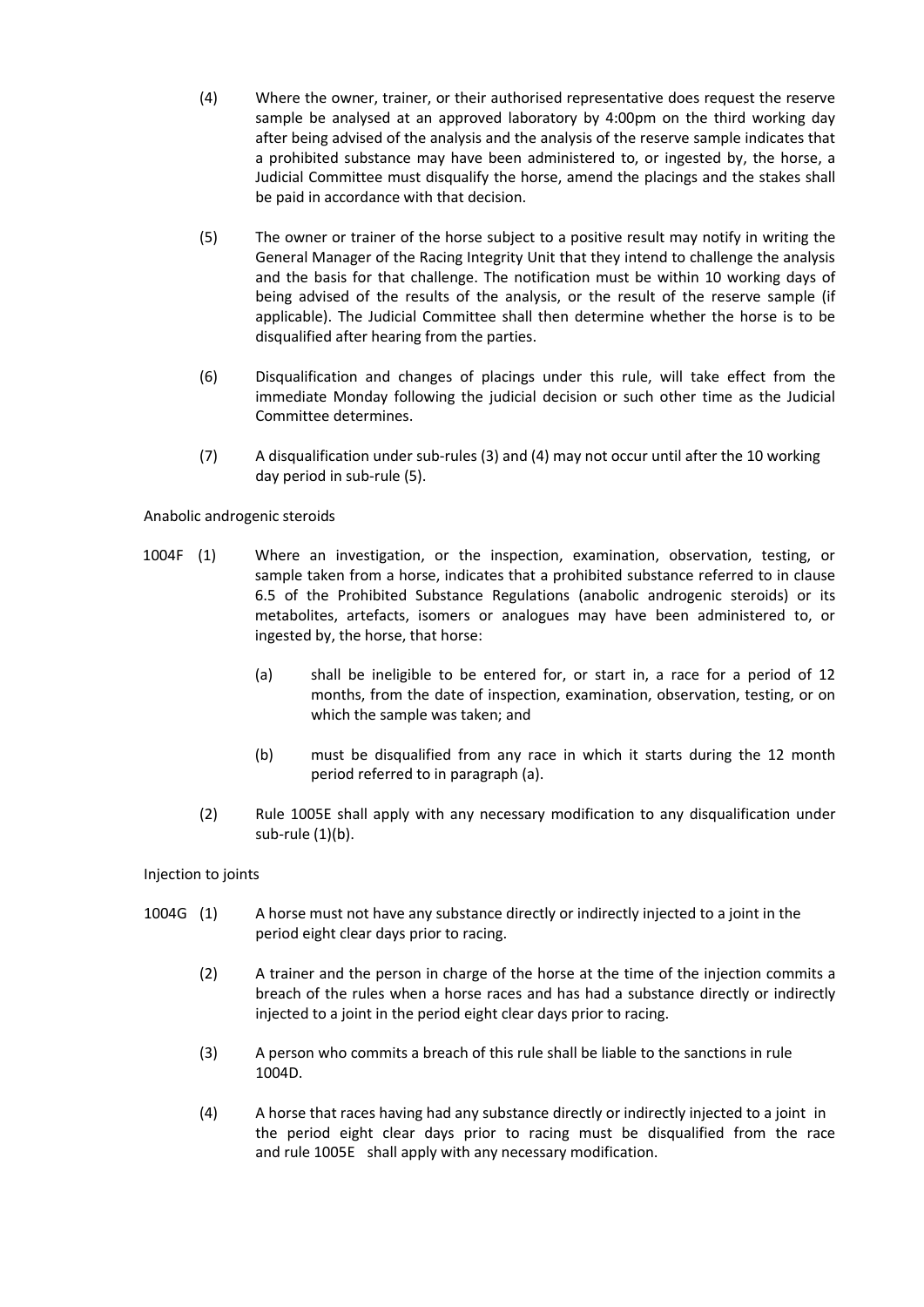#### Bisphosphonates

- 1004H (1) A horse must not have been administered:
	- (a) any bisphosphonate under the age of four years; or
	- (b) any bisphosphonate in the period 30 clear days prior to racing.
	- (2) A trainer and the person in charge of the horse at the time of the administration prohibited by sub-rule 1 commits a breach of the rules.
	- (3) A person who commits a breach of this rule shall be liable to the sanctions in rule 1004D
	- (4) A horse that races having had administered to it bisphosphonate in contravention of this rule must be disqualified from the race and rule 1005E shall apply with any necessary modification.

Administration Prohibited Substances

- 1004I (1) A person commits a breach of the rules who administers a prohibited substance to a horse which is taken, or is to be taken, to a racecourse for the purpose of engaging in a race.
	- (2) A breach of sub-rule (1) is declared to be a serious racing offence.

Out of competition prohibited substances

- 1004J (1) When any sample taken has detected in it, or any test or examination establishes the horse has had administered to it, any prohibited substance specified in Prohibited Substance and Practices Regulations as an "Out of Competition Prohibited Substance", the trainer and any other person in apparent control of the horse commits a breach of the Rules.
	- (2) A breach of sub-rule (1) is committed regardless of the of the circumstances in which the substance came to be present in or on the horse.
	- (3) A breach of sub-rule (1) is declared to be a serious racing offence.

Manipulation of Blood and Blood Components

- 1004K (1) A horse must not have administered or reintroduced to its blood system or cardiovascular system any quantity of autologous, allogenic (homologous) or heterologous blood, or red blood cell products of any origin.
	- (2) Sub-rule (1) is not contravened when the act is prescribed and undertaken by a veterinarian for therapeutic purposes.
	- (3) If sub-rule (1) is contravened both the trainer and person in charge of the horse commit a breach of the rules.
	- (4) A breach of sub-rules (1) and (3) are declared to be a serious racing offence.
	- (5) Where sub-rule (1) is contravened the horse is:
		- (a) ineligible to be entered or start in a race for a period of 30 days from the date of the act or such longer period as a Judicial Committee may decide; and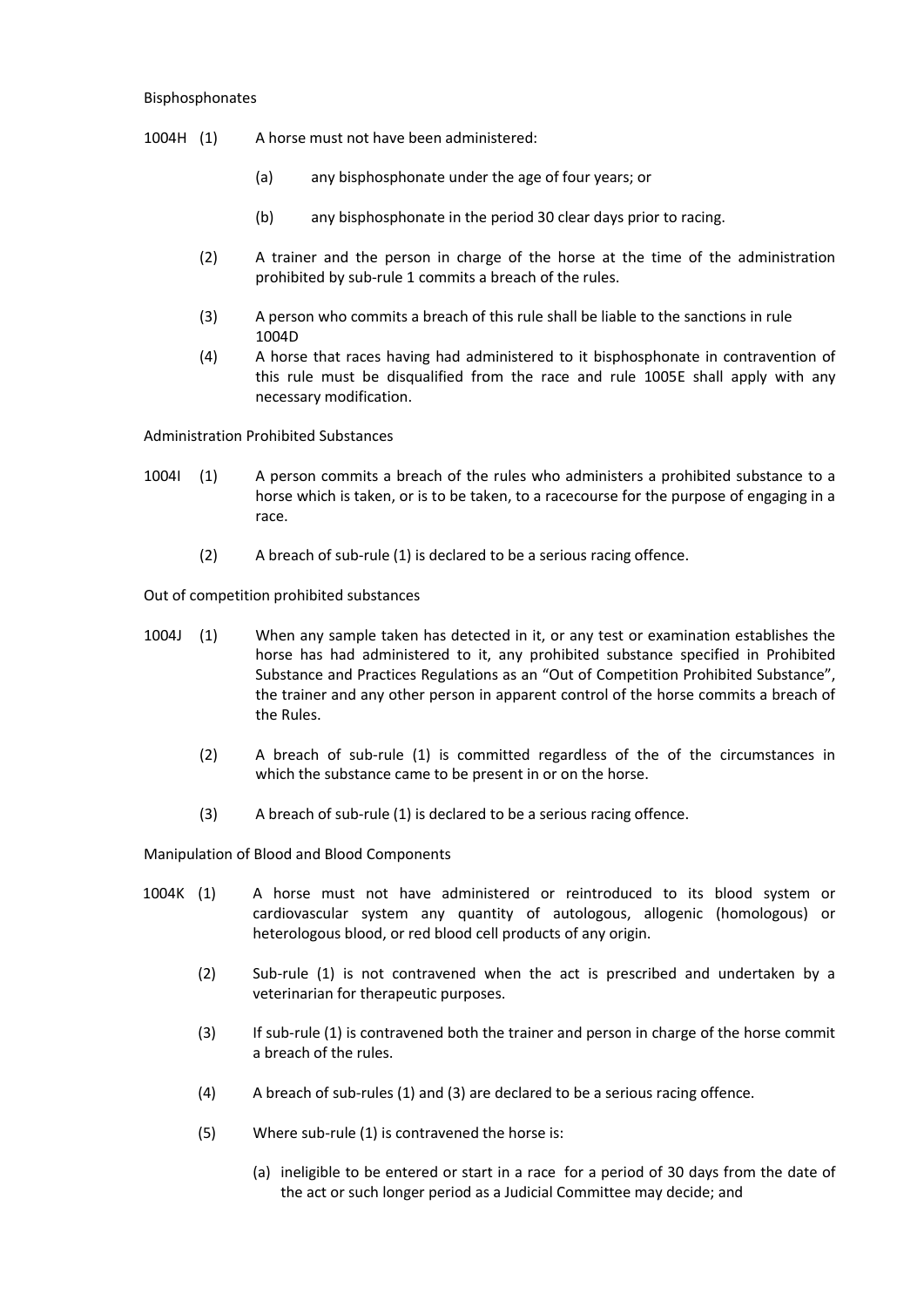- (b) must be disqualified from any race in which it starts during the 30 day period or longer period referred to in paragraph (a).
- (6) Rule 1005E shall apply with any necessary modification to any disqualification under sub-rule (5)(b).

General

- 1004L (1) In a proceeding for a breach of the rules relating to prohibited substances or out of competition prohibited substance it shall be presumed until the contrary is established the contents of any bottle or container contain at least those ingredients specified on the manufacturers label on the container.
- 1004M (1) A Stipendiary Steward or Racecourse Inspector at any time may:
	- (a) Direct a person take and maintain possession of any horse at any and under such conditions as he or she specifies;
	- (b) Have a horse examined or tested;
	- (c) Have a sample taken or collected from the horse, including a sample of its blood or urine.
	- (2) A Stipendiary Steward or Racecourse Inspector may use the services of a Veterinarian or other appropriately qualified person for the purpose of examining, testing, or taking samples from a horse.
	- (3) A sample taken from a horse shall be the property of HRNZ.
	- (4) A sample shall be taken, as far as practicable, in accordance with the Swabbing Instructions or other direction, if any, from the Board.
	- (5) A sample taken shall be sent to a laboratory for analysis and the analysis shall include any further or subsequent analysis as agreed or directed by the Chief Executive.
	- (6) The Chief Executive may delegate his power under sub-rule (5) to the General Manager of the Racing Integrity Unit.
	- (7) Failure to comply with these rules, the Swabbing Instructions, or other direction shall not invalidate the analysis of any sample, or any related proceeding.
- 1004N (1) An owner, trainer, and person in apparent control of the horse must comply with any direction given by a Stipendiary Steward or Racecourse Inspector relating to any examination, test, or taking of samples.
	- (2) A person must not interfere with, or prevent, or endeavour to interfere with or prevent the carrying out of any test or examination.
	- (3) A breach of sub-rule (1) and (2) is declared to be a serious racing offence.
- 1004O (1) A laboratory may issue a certificate which may include:
	- (a) the sample, substance, preparation, mixture, or article to which the certificate relates;
	- (b) the date on which the sample, substance, preparation, mixture, or article was received by the laboratory from a Stipendiary Steward or Racecourse Inspector;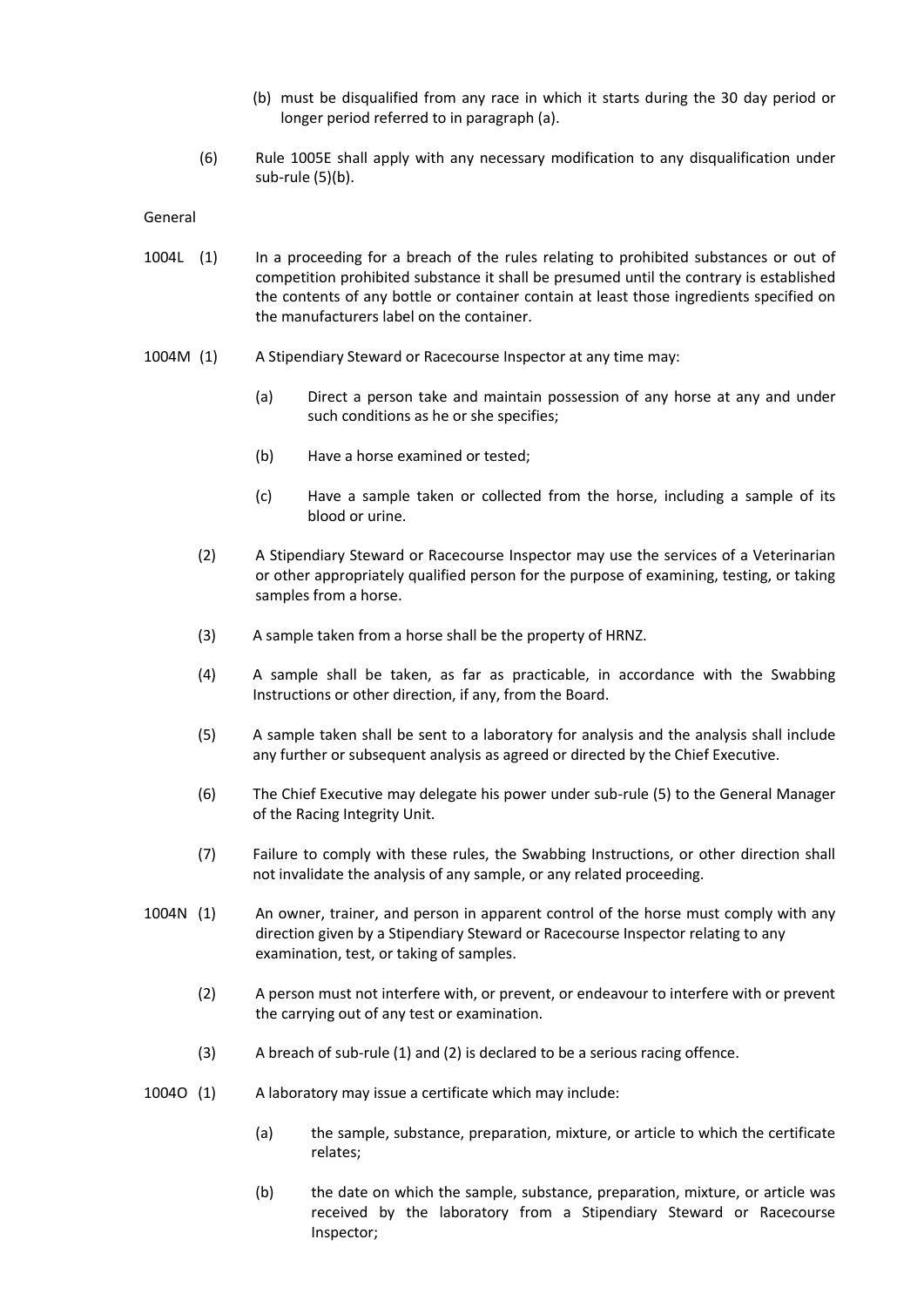- (c) upon analysis that sample, substance, preparation, mixture, or article was found to be or contain a prohibited substance or an out of competition substance.
- (2) A certificate shall, until the contrary is proved, be sufficient evidence of the:
	- (a) qualifications and authority of the person by whom the analysis was carried out;
	- (b) authority of the person who signed the certificate to sign that certificate; and
	- (c) facts stated in the certificate.
- (3) A certificate shall be admissible in evidence if:
	- (a) at least 10 working days before the hearing at which the certificate is tendered, a copy of that certificate is served, upon the defendant in those proceedings; and
	- (b) the defendant does not at least 5 clear days before the hearing give notice in writing to the Racing Integrity Unit requiring the person who made the analysis to be called as a witness at the hearing.

## **Reason**

This remit brings the rules relating to prohibited substances and out of competition substances together in one part of the rules and seeks to provide clarity around those rules.

These rules now prohibit

- a. Any substance being injected to joints eight clear days prior to racing injection.
- b. The injection of blood or blood components into a horses blood or cardio vascular system except when it is prescribed and undertaken by a veterinarian for therapeutic purposes such as a blood transfusion.
- c. Prohibits administration of bisphosphonate to a horse under the age of four years or the period 30 clear days prior to racing.
- d. Addition to feed of bicarbonate, alkalising agents, or prohibited substances on clear day prior to racing.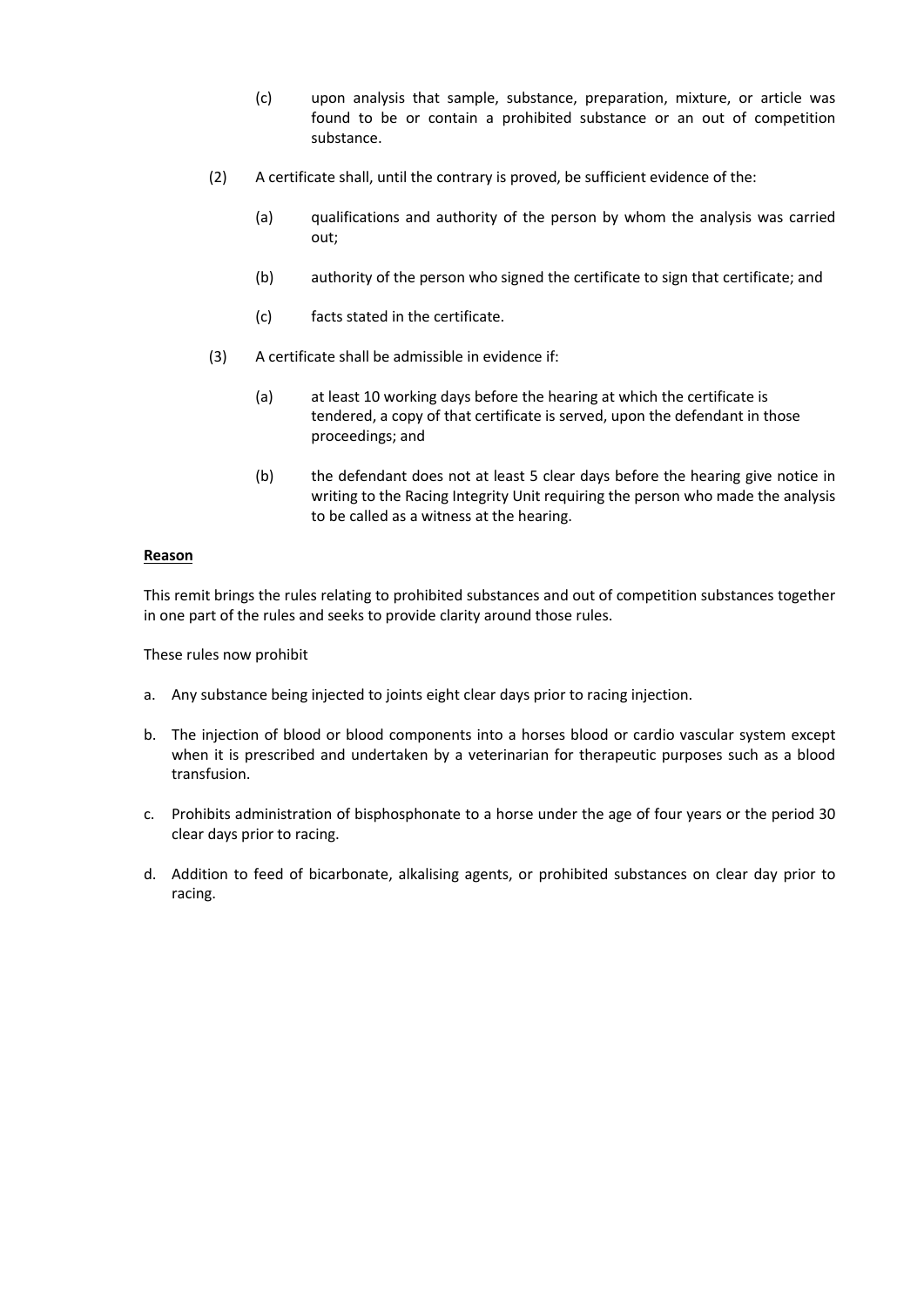# **1. HRNZ's Approach to Rule Changes** *(by the HRNZ Board)*

It is proposed that moving forward, HRNZ utilises the mechanism under section 103A to make amendments to the Rules. The section 103A process allows the HRNZ Board to make amendments to the NZ Rules of Harness Racing subject to a specified industry consultation process. With the introduction of the Racing Industry Transitional Agency (RITA) and the anticipated changes to legislation, this will enable HRNZ to make any necessary amendments to its Rules in a timely fashion and following a specified industry consultation process.

# **2. Rule 827(1) Online Nominations** *(by Southern Harness Racing Inc)*

We would like to add to a correspondence item for the upcoming Annual Conference in Christchurch regarding Rule 827(1) Entries or withdrawals for any race shall be made:-

- (a) in writing in such format as approved by the Board; or
- (b) by facsimile; or
- (c) by telephone.

and in each case the name of the person entering must be recorded on the entry or by the Club.

With the ever increasing use of technology it seems a suitable time to introduce the requirement for nominations for race meetings to be done online.

While we appreciate online nominations are not always possible, ie qualified the day before nominations close, change of stable or don't own a computer or a phone with the compatibility to access the internet or download the HRNZ app, the majority of trainers will have access to online capability via their MY HRNZ LOGIN.

The online process will provide a safeguard to trainers with a notification receipt that confirmation has been received by the Club.

The purpose of making Online Nominations compulsory is:-

- 1. Transparency with all nominations received by the notified deadline.
- 2. Pressure taken off clubs to make sure all nominations are correct or not lost.
- 3. Continuous phone calls received into club offices and messages left on answer phones.
- 4. Trainers to be more accountable.

The online process will give trainers the opportunity to get into a regular pattern to nominate on a Sunday night/Monday morning for one or multiple meetings at once and be assured they have been received before getting on with their normal working day.

With circuit racing this may not also work with trainers away for days/weeks but 95% of racing in New Zealand should be suitable for trainers to look to the future with online nominations only.

Stats available show online nominations in the North Island at 45.2%, Canterbury Region 47%, Otago/North Otago/Southland 68.9% and Southland alone 72.9%. These are over the whole 2018/19 season. Southern Harness moved to online nominations from December 2018 so the % is even higher now. An example of this is the first two meetings of the 2019/20 season in the south with online nominations at 92% and 82% respectively.

#### **Southern Harness Racing Inc**